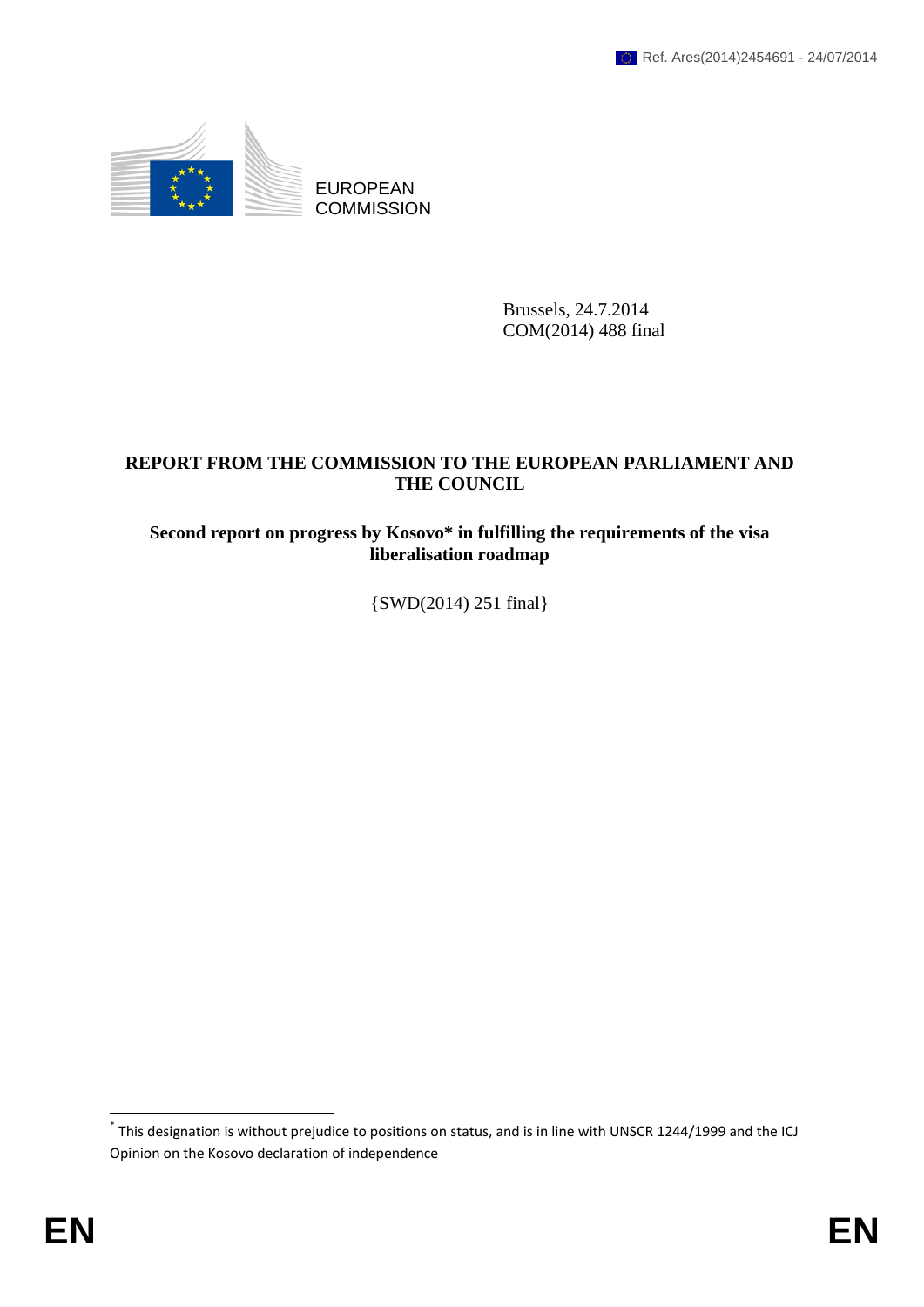## **1. INTRODUCTION**

The European Commission launched a visa liberalisation dialogue with Kosovo on 19 January 2012. On 14 June 2012, it handed over to the Kosovo Government a roadmap on visa liberalisation. This roadmap identifies all the legislation and other measures that Kosovo needs to adopt and implement to advance towards visa liberalisation.

On 8 February 2013, the Commission adopted the first report on progress by Kosovo in the visa dialogue.<sup>2</sup> This report contained an assessment of progress made by Kosovo, recommendations to the Kosovo authorities and statistical data about the expected migratory and security impacts of the visa-free regime.

On 12 February 2013, the Commission held the second Senior Officials' Meeting with Kosovo. The third and fourth meetings took place, respectively, on 29 July 2013 and 16 June 2014.

This is the second report setting out the Commission's assessment of Kosovo's progress in fulfilling the requirements of the visa roadmap. It summarises the most relevant developments concerning the adoption or amendment of legislation and the implementation thereof, with appropriate recommendations for the Government. It is accompanied by a Commission Staff Working Document (CSWD), which elaborates at greater length the developments described in this report. The CSWD also addresses the expected security and migratory impacts of visa liberalisation.

The report and the CSWD draw upon the reports submitted by the Kosovo Government, reports drafted by EU Member States' experts participating in assessment missions in December 2013 and March 2014, information received from the EU Office in Kosovo, and EULEX, as well as statistical data compiled by Eurostat and submitted by Member States.

The report and the CSWD formulate recommendations in policy areas where further reforms, both legislative and implementation-related, are required for visa liberalisation.

The visa liberalisation dialogue is conducted without prejudice to EU Member States' position on status.

## **2. REQUIREMENTS RELATED TO READMISSION AND REINTEGRATION**

## **2.1. Readmission**

Kosovo's legal framework on readmission is in place. Kosovo has continued negotiating and concluding readmission agreements with EU Member States and Schengen Associated States and the main transit countries and countries of origins of irregular migration.<sup>3</sup>

Readmission functions well. Kosovo has improved the processing of requests, and the number of pending cases is no longer a concern. The readmission of Kosovo citizens generally functions well. There is no sufficient data about the readmission of third-country nationals and stateless persons.

#### **Recommendation:**

- Continue to negotiate and conclude readmission agreements with interested EU Member States and the main transit countries and countries of origin of irregular migrants;

 2 COM (2013) 66 final.

<sup>&</sup>lt;sup>3</sup> Kosovo has recently signed readmission agreements with Estonia, Croatia, Lichtenstein, Switzerland, Norway, Albania and Montenegro.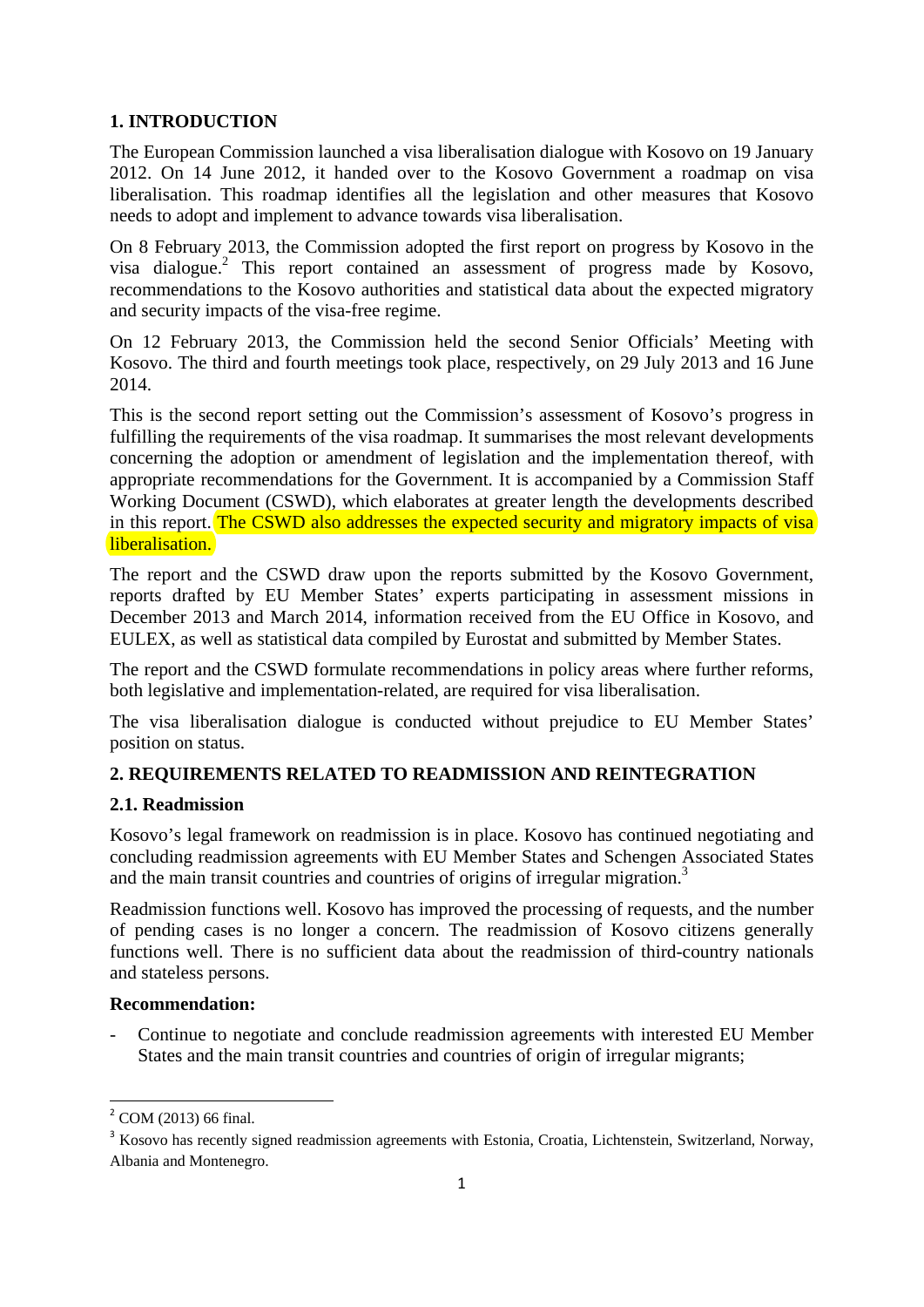- continue to readmit from all EU Member States Kosovo citizens, third-country nationals and stateless persons who no longer fulfil the conditions of entry and stay in those states;
- take the necessary measures to facilitate the readmission of vulnerable persons.

## **2.2. Reintegration**

In August 2013, the regulation on reintegration was amended, with legal remedies and a legal basis for an Appeal Commission introduced. The members of the Appeal Commission have been appointed.

The Kosovo Government continues to finance the Reintegration Fund. In 2013, the allocation was EUR 3.2 million. Approximately EUR 1.7 million was used for direct financial assistance to beneficiaries and a million EUR transferred to the Ministry of Environment and Spatial Planning for renovation and construction of accommodation for repatriated persons. The authorities tend to focus on emergency rather than sustainable reintegration services.

Only persons who left Kosovo before 28 July 2010 and who applied within a certain timeframe<sup>4</sup> are entitled to benefit from the Reintegration Fund. Others are eligible for elementary services or social assistance provided by municipalities. This cut-off date for eligibility is increasingly becoming a hindrance for sustainable reintegration, as a growing number of returnees, having left Kosovo after July 2010, do not qualify for assistance from the fund. Changing the cut-off date for eligibility while focusing on long-term reintegration services should allow Kosovo to enable the sustainable reintegration of its repatriated citizens.

The reintegration case management system has been operational since January 2013; all municipalities have had access to it since April 2013. The system allows basic registration, but does not provide the possibility of follow-up. Guidelines on using this system have been distributed and training provided for all Municipal Offices for Communities and Return.

Returned children have access to education, although language courses and other language support are not delivered on a systemic basis. The provision of health care could be further improved; in particular, local medical staff are not always able to diagnose health problems of repatriated persons.

#### **Recommendations:**

- Shift the use of the Reintegration Fund from emergency to sustainable reintegration services, such as education, professional training, employment assistance and housing;
- consider revising the cut-off date for eligibility for services from the Reintegration Fund;
- develop a reintegration case management system that enables the tracking of service provision for all registered beneficiaries;
- step up coordination with international organisations to avoid the duplication of assistance offered to repatriated citizens.

# **3. BLOCK 1: DOCUMENT SECURITY**

In February 2014, a new civil status registration system (CSRS) was launched with a single central database. Currently, registry books and the database are used in parallel. There are serious concerns regarding the consistency and accuracy of the data stored in the CSRS, as the system allows printing a certificate for the same event containing different sets of data or

<sup>&</sup>lt;sup>4</sup> Twelve months from the date of repatriation.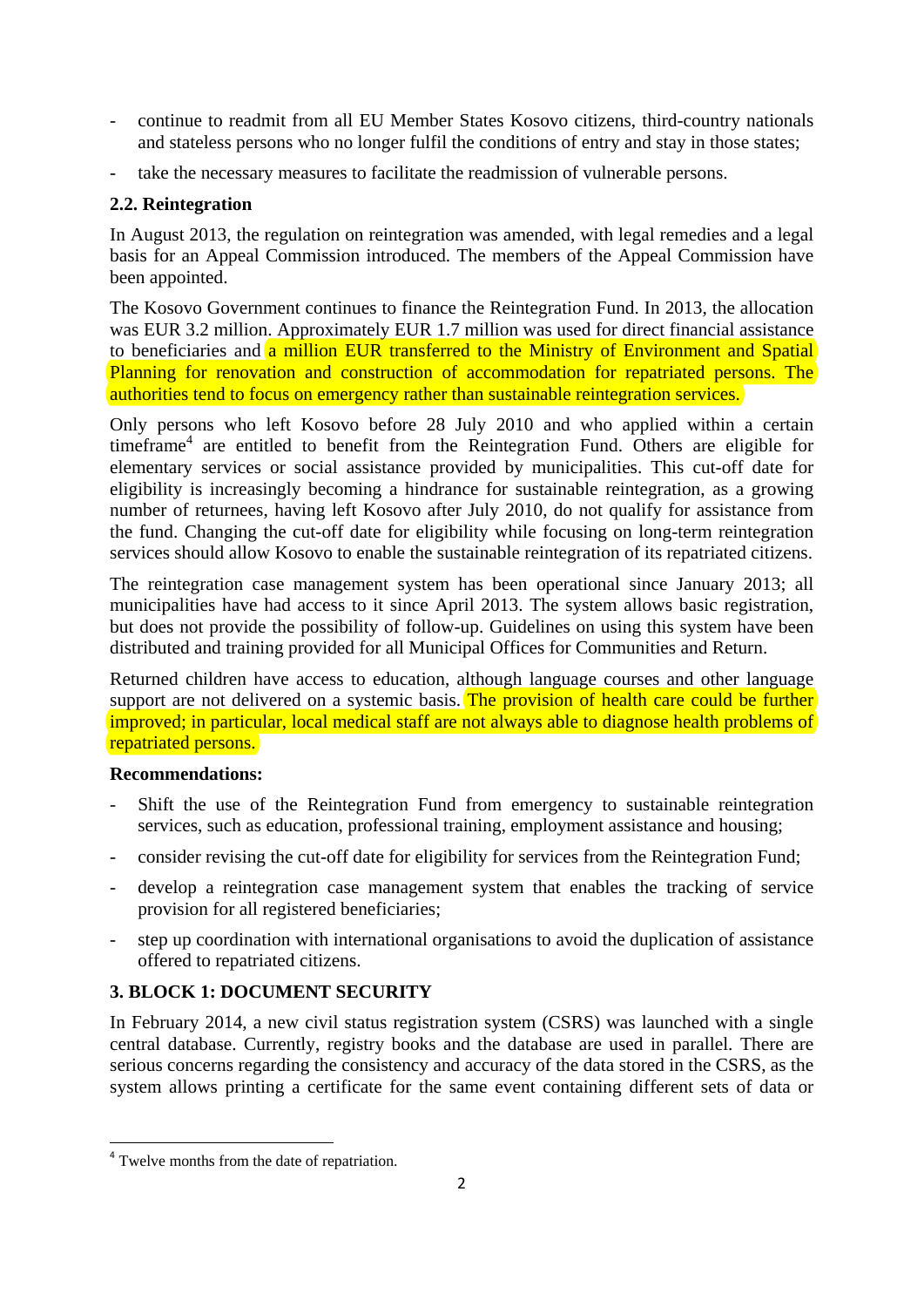inaccurate data. Storage of physical files varies between municipalities and, in some cases, cannot prevent loss of information.

Registry books returned from Serbia have been scanned and uploaded in the system as photo files. They can be consulted upon request and used for verification.

In December 2013, Kosovo adopted secondary legislation allowing the issuance of civil status certificates upon request in alphabets and languages such as Bosnian, Cyrillic and Turkish.

#### **Recommendation:**

- The CSRS should be considerably improved to ensure the quality and consistency of data stored therein, if necessary by verifying entries against data contained in the certified copies of registry books returned from Serbia;
- ensure interoperability between the travel document, ID and law enforcement databases;
- elaborate standard operating procedures for storing and binding breeder documents.

# **4. BLOCK 2: BORDER/BOUNDARY AND MIGRATION MANAGEMENT**

#### **4.1. Border/boundary management**

There has been significant progress in the field of integrated border management (IBM). In September 2013, the Law on Border Control and Surveillance was aligned with the *acquis*, and the new Law on Inter-agency Cooperation entered into force. A new IBM strategy and an action plan have been adopted. The core legal framework is in place.

Cooperation with neighbouring countries has improved. The delineation of the border with Montenegro has progressed; 70 km of the border has been delineated, leaving only 9 km.

Kosovo cooperates with FRONTEX on information exchange, risk analyses, capacity building and training. In 2013, Kosovo appointed a focal point for risk analysis responsible for liaising with FRONTEX.

Border crossing points are sufficiently equipped to perform first and second-line checks. The Border Police and Customs have adequate personnel to control traffic flows and movement of passengers. In practice, border checks are not performed systematically on exit lanes.

In January 2013, a National Border Management Centre was established. This centre is composed of staff from all border-related authorities and is responsible for strategic and operational risk analyses at central level, information exchange and data protection. At the local level, risk analysis is carried out at border-crossing points (BCP), but the practical use of this analytical tool is limited.

Kosovo remains a major transit location for irregular migration and trafficking in human beings. The number of detected and investigated cases of facilitating irregular migration, trafficking in human beings or drug trafficking remains  $\text{low}^5$ .

#### **Recommendations:**

**.** 

- Endeavour to complete the delineation of the border with Montenegro;
- perform systematic border checks on both entry and exit lanes; clarify the scope of the entry/exit registry; elaborate standard operating procedures for registering passengers;
- ensure internet access for the Food and Veterinary Agency at all BCPs;

<sup>5</sup> FRONTEX Western Balkans Annual Risk Analysis 2014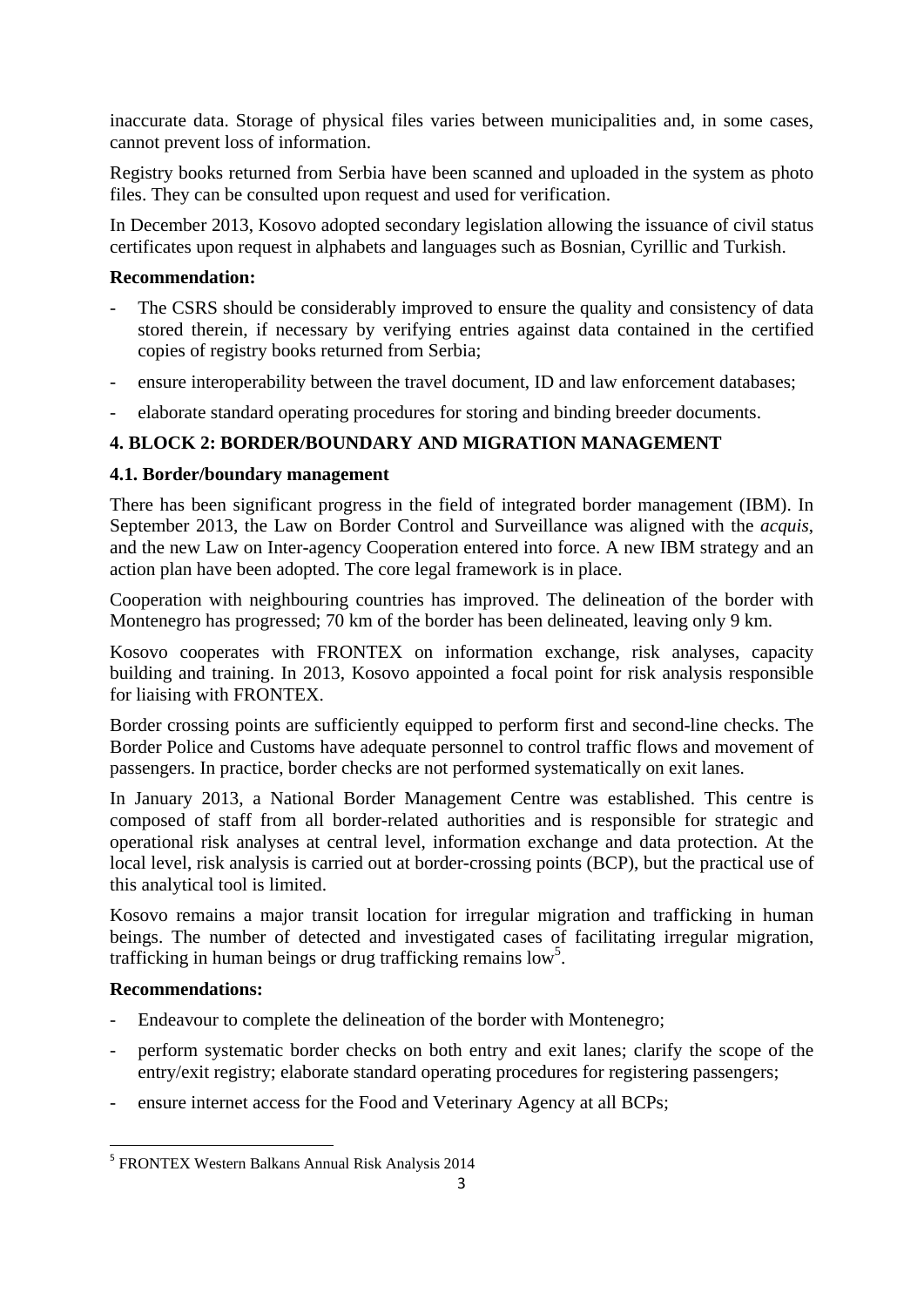- ensure regular updates of samples of travel documents at each BCP;
- provide sufficient border surveillance equipment;
- enhance the use of risk analysis, in particular in planning operational actions;
- prevent in a cross-border manner irregular migration and trafficking in human beings.

#### **4.2. Migration management**

In 2013, Kosovo revised and adopted a package of laws laying down the legislative framework for migration management, including the Laws on Foreigners, Citizenship and Asylum. The new legislation introduces definitions compatible with the EU *acquis*. At present, visas can be issued abroad only in Turkey and Albania; technical preparations for rolling out the Kosovo Visa Information System at other missions have started.

In 2013, the Ministry of Internal Affairs allocated EUR 1 million for the construction of a new detention centre. This centre is expected to become operational by end 2014.

In December 2012, Kosovo launched a new database on migration and asylum; however, it is not yet fully operational or interlinked with other databases containing data on migration. The Law on Foreigners regulates authorities' access to the database.

In October 2013, a new national migration strategy and action plan were adopted and a National Authority for the Monitoring of Migration Flows established.

#### **Recommendations:**

- Continue implementing the legal framework; ensure that procedural guarantees for detention, removal and return are observed;
- roll out the Kosovo Visa Information System at all diplomatic and consular posts;
- consider the development of an integration strategy and an action plan for foreigners to facilitate their inclusion into society;
- construct a detention centre for detained foreigners;
- consider the introduction of a time limit for accommodating foreigners at Pristina International Airport;
- continue developing the database on migration and asylum; provide access to the database to all relevant authorities;
- improve the interoperability of databases in the field of migration and asylum policy;
- continue developing an extended migration profile.

#### **4.3. Asylum**

In July 2013, a new Law on Asylum was adopted and the corresponding secondary legislation amended. The rights and obligations of asylum-seekers and persons granted protection are in line with the *acquis*. The provision of interpretation services should be improved. The role of the Office of the High Commissioner for Refugees has been aligned with the provisions of the Asylum Procedures Directive and the Geneva Convention.

#### **Recommendations:**

- Ensure the availability of interpreters and consider the possibility of remote interpretation;
- Interlink the relevant databases, such as the Border Management System, the Kosovo Visa Information System and the asylum database.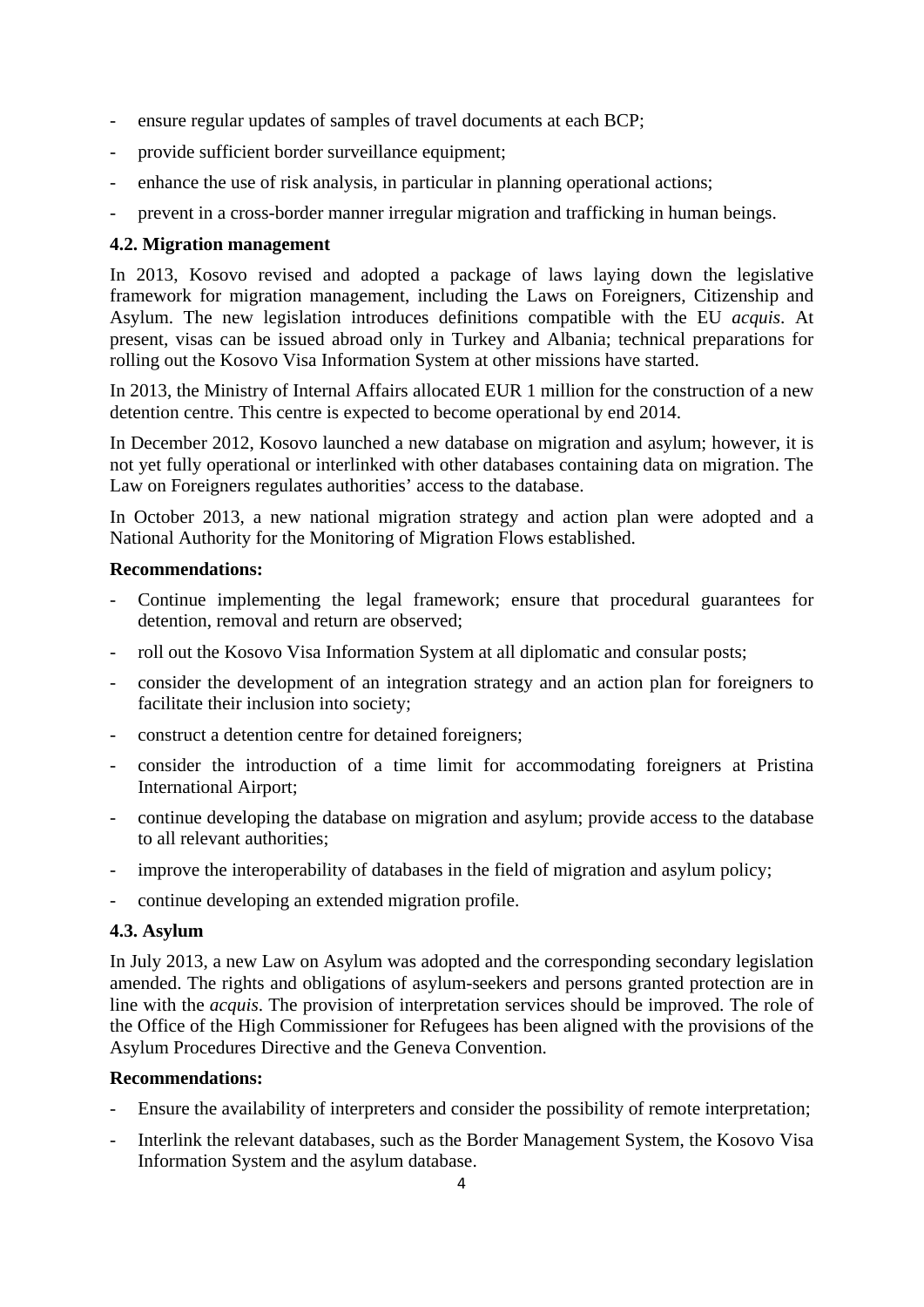#### **5. BLOCK 3: PUBLIC ORDER AND SECURITY**

The new criminal justice framework came into force on 1 January 2013. In March 2013, the first review of the criminal justice system was conducted by Kosovo authorities. The criminal justice system could further benefit from improved coordination and a unified approach between institutions. A tracking mechanism has been set up, but there is still insufficient data and poor prioritisation in targeting high-profile organised crime and corruption cases.

With respect to judicial independence, there has been a notable decline in the number of public statements made by politicians about criminal trials. Media harassment of judges and prosecutors remains a serious concern. Witness intimidation remains a problem.

There has been significant improvement with regard to the Kosovo Police and Customs in terms of professionalism and staffing. The capacity of the prosecution and the court system needs to be strengthened. These agencies are under-resourced and have difficulties in filling vacancies, especially those reserved for persons belonging to minorities. There are deficiencies in the procedure for appointing judges and prosecutors. Kosovo should harmonise the four core laws that entered into force in January 2013 concerning the criteria for appointing or dismissing judges and prosecutors. Although some progress has been made to reduce it, there remains a considerable backlog of court cases.

Kosovo does not yet have an electronic criminal record database. Files on criminal backgrounds are still compiled manually on a case-by-case basis. The Government plans to set up a criminal record information system in 2014.

The judiciary does not have an integrated case management system allowing tracking of cases from the intelligence and investigative phase, through prosecution, to adjudication and asset recovery. In 2014, the Government launched a pilot project to develop such a system.

In March 2013, the Government approved a new intelligence-led policing strategy and action plan. In March 2014, the first Kosovo serious and organised crime threat assessment was published. Intelligence-led policing needs to be strengthened; analytical skills should be further developed and interagency cooperation strengthened.

A draft Law on Interception sets out the general principles and institutional responsibilities guiding lawful interception through electronic devices. This law should be adopted and detailed procedures established by secondary legislation.

In 2013, some secondary legislation accompanying the Law on Witness Protection was adopted. The relevant police directorate is sufficiently staffed, with its own budget. Kosovo should consider the international relocation of witnesses in sensitive cases.

In January 2014, the Government adopted a strategy for preventing money laundering and terrorism financing. The Financial Intelligence Unit plans to increase its staff to fully perform its functions. The number of reports of suspicious transactions remains high, yet no convictions for money-laundering have been reported.

In March 2013, a new Law on Extended Powers for Confiscation of Assets was adopted. The law provides for the confiscation of assets that do not derive directly from a criminal activity for which the person was convicted. It also introduces the principle of the reverse burden of proof. These new legal provisions allow asset confiscation relating to inexplicable wealth. Asset confiscation remains very low.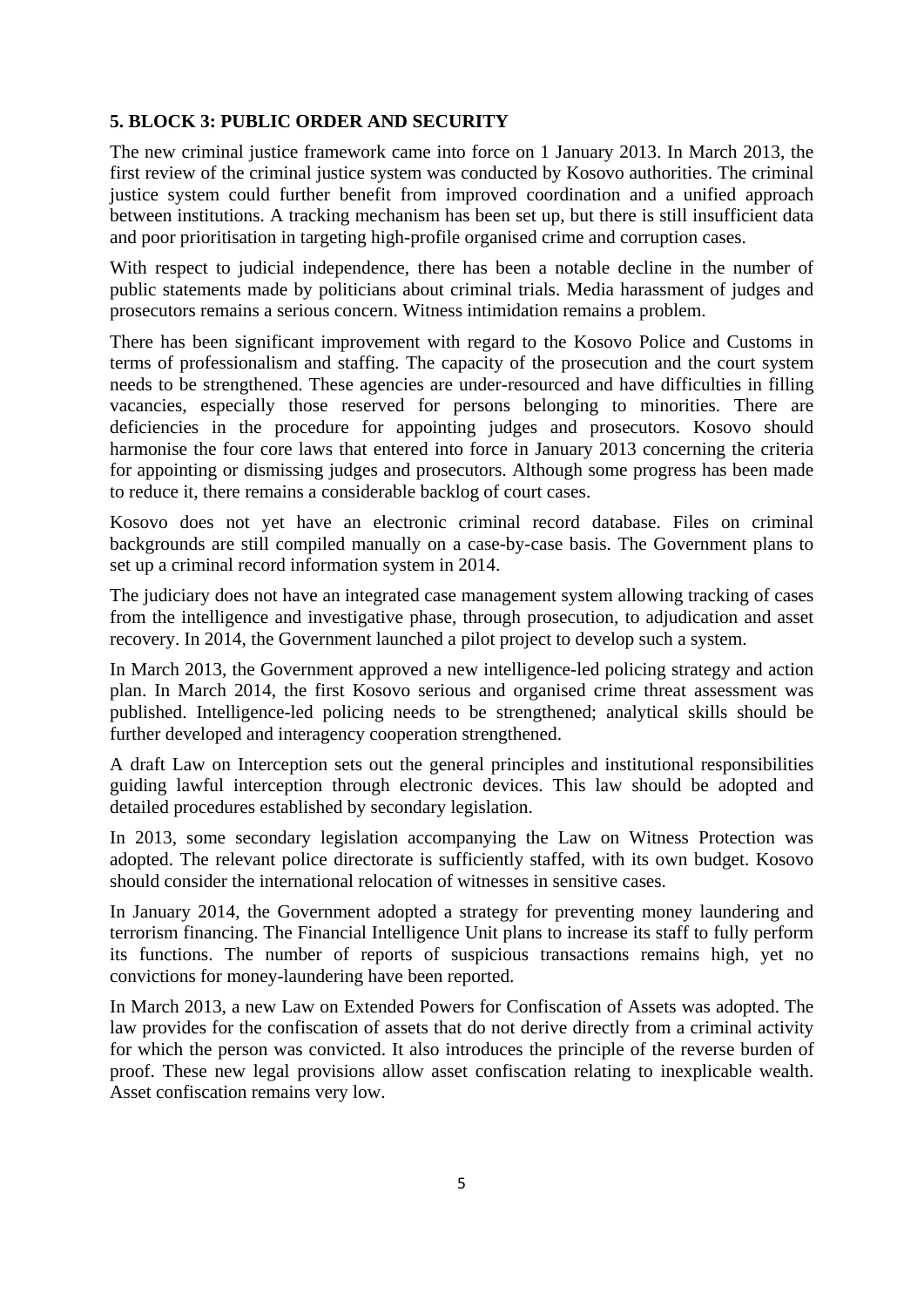Kosovo remains a transit and a storage location for the trafficking of heroin and marijuana<sup>6</sup>. The new provisions of the Criminal Code and Criminal Procedural Code offer more effective tools for drug investigations. The National Drug Coordinator uses existing forms of cooperation among law enforcement bodies and civil society. Prevention activities, awareness raising and drug monitoring are satisfactory. The capacity of the Kosovo Police in preventing and investigating drug trafficking is sufficient, but there remain substantial concerns relating to the relatively low number of final convictions for drug-related criminal investigations.

In July 2013, the Law on Prevention and Fight against Trafficking in Human Beings and Protection of Victims was adopted. A National Anti-trafficking Coordinator cooperates with respective authorities and civil society. A Law on Crime Victim Compensations has been drafted. A new strategy on the fight against trafficking in human beings is being prepared.

Kosovo has begun to address arms trafficking, but the rate of destruction of small arms remains low. Considering the number of seizures during the last years performed by KFOR and other authorities, it appears that a significant number of arms could still be in Kosovo.

Kosovo's counter-terrorist effort is functional. Foreign fighters remain a concern, with Kosovo authorities having collected ample information about Kosovan fighters in Syria. A new Law on Banning Participation in Armed Conflicts has been drafted. The Government plans to draft an action plan on preventing radicalisation and violent extremism.

There have been improvements in the fight against corruption, but there still appears to be a lack of actual concluded results of court cases. The National Anti-Corruption Council led by the President of Kosovo is functioning. It issues recommendations and reports on the fight against corruption. It is essential that Kosovo establishes a track record of final court rulings in cases concerning corruption and money-laundering.

Public procurement remains one of the major sources of corruption in Kosovo. There are two competent institutions in this field, the Public Procurement Commission and the Procurement Review Body. The functioning of the latter could not be assessed properly, as this young institution's term of office has come to an end, and new staff have not yet been appointed.

In August 2013, the new Law on Financing of Political Parties was adopted. The Central Election Commission is responsible for implementation of the law and the registration of political parties. It is seriously understaffed, which may affect implementation in the future.

Amendments to the Law on Protection of Personal Data are expected to be adopted by end 2014. In 2013, the National Agency for Personal Data Protection was consulted on a number of laws and secondary legislation. The agency's capacities need to be further strengthened. Kosovo should develop secondary legislation as concerns data security and needs to ensure that all draft legislation concerning the processing of personal data are reviewed by the National Agency for Personal Data Protection. Kosovo should consider further awareness raising in data protection and increase the number of data protection officers at local levels.

#### **Recommendations:**

**.** 

- Develop the independence of the judiciary by harmonising the four core laws that entered into force in January 2013 concerning the criteria for appointing or dismissing judges and prosecutors;
- ensure that vacancies in the KJC and KPC are filled;

 $6$  <http://www.state.gov/j/inl/rls/nrcrpt/2013/vol1/204050.htm> [http://www.unodc.org/documents/data-and-analysis/Studies/Illicit\\_DT\\_through\\_SEE\\_REPORT\\_2014\\_web.pdf](http://www.unodc.org/documents/data-and-analysis/Studies/Illicit_DT_through_SEE_REPORT_2014_web.pdf)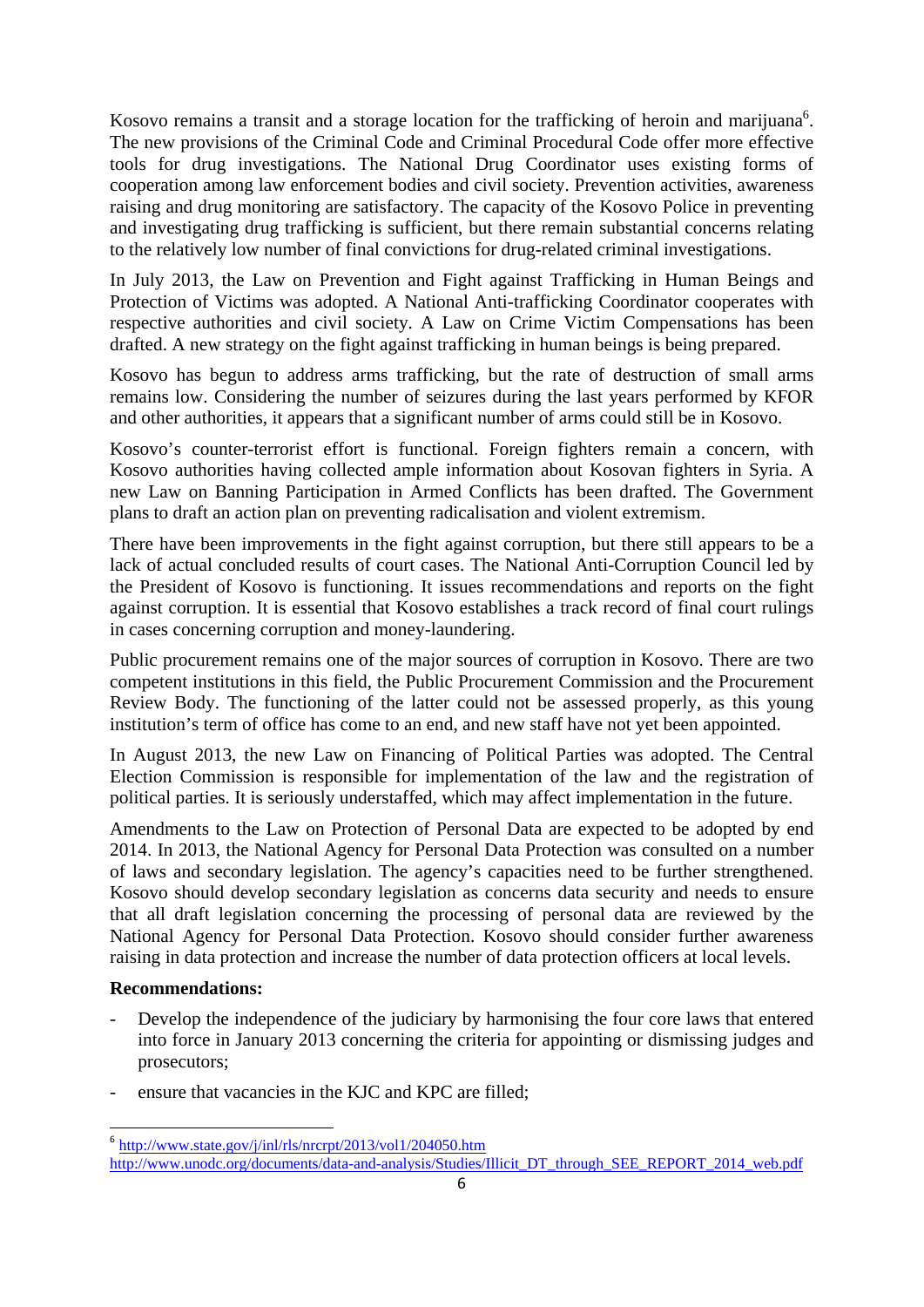- reduce the backlog of pending court cases;
- develop a criminal record information system; regulate appropriately its management;
- develop an integrated case management system allowing the tracking of criminal cases from investigation through prosecution and conviction to asset recovery;
- improve the exchange of information between law enforcement and judicial authorities in intelligence-led policing; strengthen their capacity and human resources;
- adopt the draft Law on Interception and standard operating procedures by secondary legislation;
- maintain capacity in the field of witness protection in terms of financing and staffing; strengthen international cooperation;
- integrate financial investigations into all investigations of organised crime and corruption;
- establish a track record of final court rulings in cases concerning trafficking in human beings, arms trafficking, drug trafficking, corruption, public procurement and moneylaundering, with criminal penalties executed and criminal assets recovered;
- ensure support and assistance to victims of trafficking in human beings;
- consider reviewing the Law on Procurement to ensure the appropriate functioning of the Procurement Review Body;
- implement the Law on Financing of Political Parties in electoral campaigns; strengthen the human resources capacities of the Central Election Commission;
- conclude further law enforcement cooperation agreements and strengthen operational cooperation with neighbouring countries and EU Member States;
- continue cooperation with EUROPOL, INTERPOL and regional law enforcement bodies;
- conclude further agreements on mutual legal assistance in criminal matters with neighbouring countries and EU Member States;
- explore further modalities of cooperation with EUROJUST;
- develop secondary legislation on data security;
- ensure that the National Agency for Personal Data Protection is consulted on all draft legislation concerning the processing of personal data; strengthen this agency's capacity;
- consider further awareness raising in data protection; increase the number of data protection officers at local levels.

## **6. BLOCK 4: FUNDAMENTAL RIGHTS RELATED TO THE FREEDOM OF MOVEMENT**

The fundamental rights framework remains sound, but the Government intends to refine it in line with the *acquis*. The existing anti-discrimination framework has not been fully implemented, but steps have been taken to improve implementation and monitoring. In May 2014, the Government approved amendments to the law on anti-discrimination. The Assembly is expected soon to consider the 'human rights package' consisting of the draft Laws on Anti-Discrimination, Gender Equality and on the Ombudsperson.

The next human and fundamental rights strategy and action plan are expected to be adopted after adoption of the 'human rights package.' The sanction mechanism in the draft anti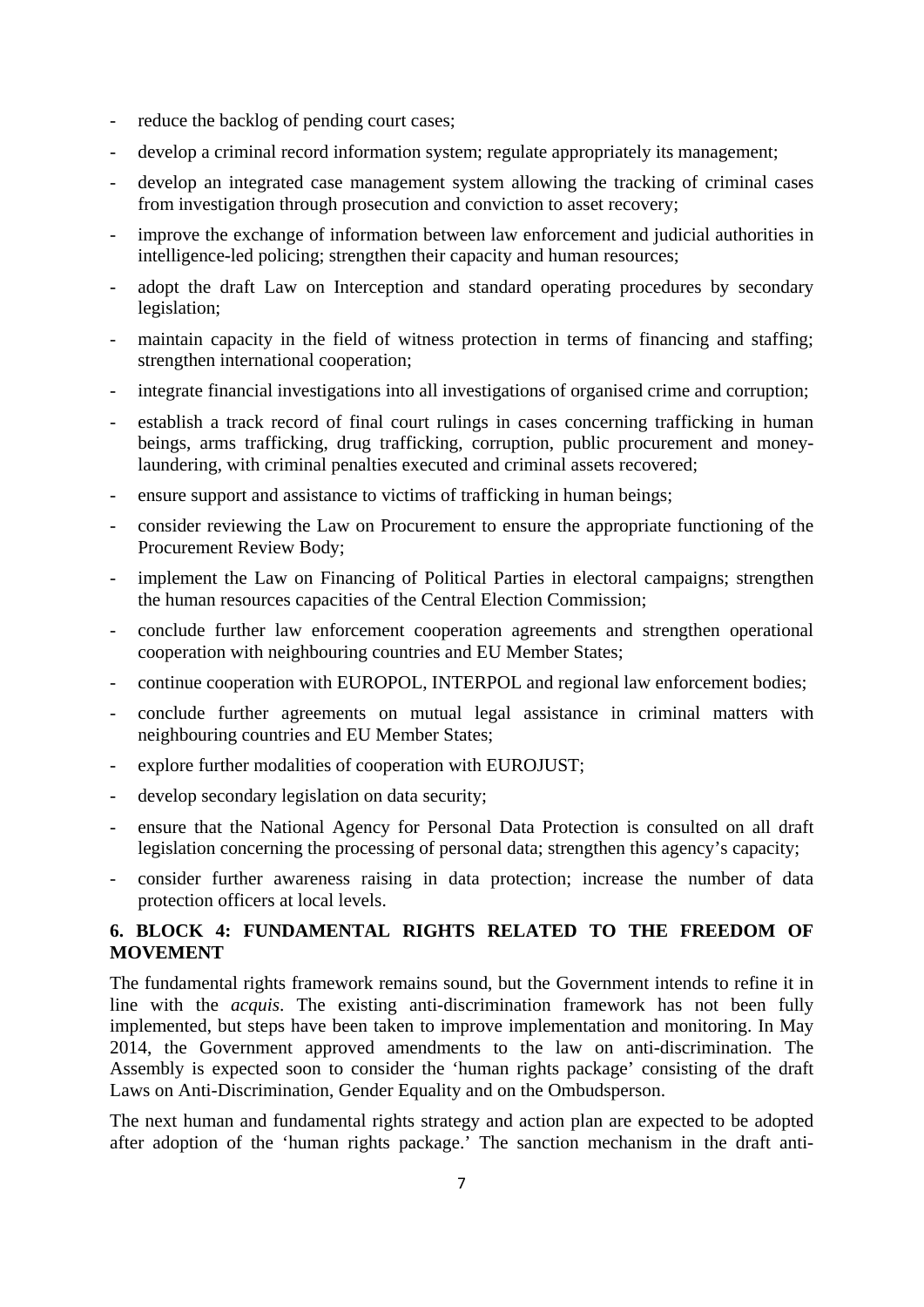discrimination creates various legal remedies for those subject to human rights violations. The law relies on the 2013 Law on Courts to define which courts may be used to make human rights claims. The primary legislation should be complemented by secondary legislation, and the public should be informed about available legal remedies.

The implementation of the strategy and action plan for the integration of the Roma, Ashkali and Egyptian communities is continuing, albeit at a slow pace. A mid-term review was completed in 2013 and a framework document added. This document prioritises actions until 2015. Continued commitment is needed, especially with regard to budget allocation and disbursement. Increased local ownership remains crucial for implementation.

Kosovo citizens face no major problems in accessing travel and identity documents.

The Kosovo Police collects data on ethnically-motivated crimes. 44 cases have been reported between January 2011 and March 2014, but just two ended with a court ruling. Sixteen cases remain under investigation, and six indictments have been filed. Kosovo should develop a harmonised definition of ethnically-motivated incidents not limited to Article 147 of the Criminal Code.

There remain a large backlog of court cases in Kosovo, and there is need for more specialised judges in certain court departments. A more efficient judiciary with an adequate number of specialised judges would help improve the handling of ethnically-motivated cases.

Municipal community safety councils exist in all Kosovo municipalities save those in the north. These are consultative councils that also develop and implement community safety projects. They largely function in accordance with the legislative framework, but the quality of their performance varies.

#### **Recommendations:**

- Adopt and implement the new laws on anti-discrimination and gender equality and amendments to the law on the ombudsperson as one legislative package;
- ensure that citizens have access to clear information about their rights and legal remedies when it comes to addressing human rights violations;
- continue implementation of the strategy and action plan for the integration of the Roma, Ashkali and Egyptian communities at central and local levels;
- develop a harmonised definition of ethnically-motivated incidents not limited to Article 147 of the Criminal Code;
- eliminate any overlap between the competences and activities of the municipal community and safety councils and the municipal assemblies.

#### **7. CONCLUSIONS**

The Commission has assessed the implementation of the visa roadmap by Kosovo on the basis of information and relevant legislative and policy documents provided by Kosovo. This evaluation has been complemented with on-site evaluation missions carried out by the Commission services assisted by experts from EU Member States.

The Commission considers that Kosovo has made good progress in implementing the visa roadmap. However, further efforts in line with the recommendations included in this report and the accompanying Commission Staff Working Paper are still required.